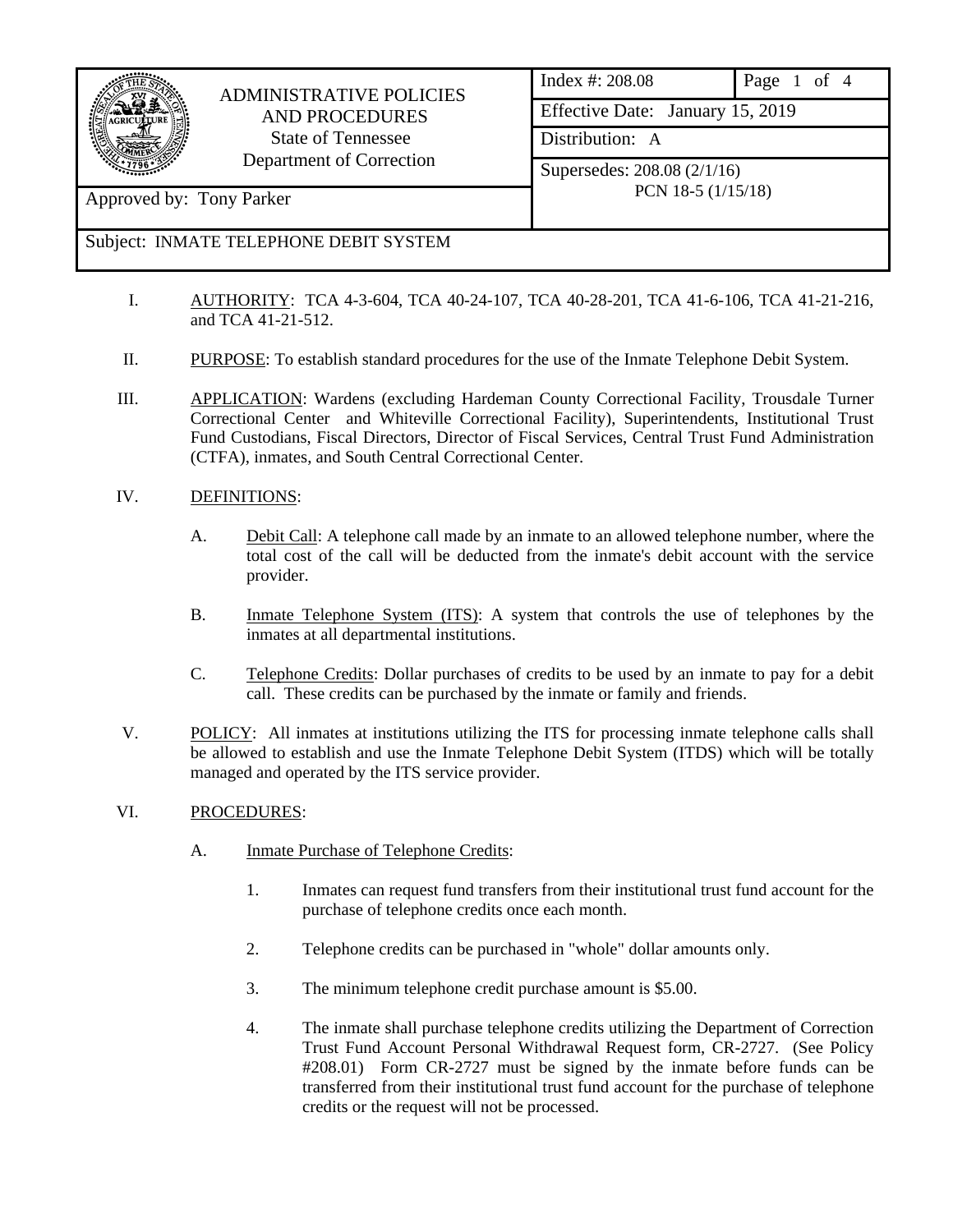Subject: INMATE TELEPHONE DEBIT SYSTEM

- 5. Upon receipt of all inmate withdrawals for the month, the institutional trust fund custodian shall process withdrawals in accordance with Policy #208.01 and deduct the specified amounts from each inmate's trust fund account.
- 6. By the 20th of each month, the amounts deducted from the inmate's trust fund account shall be credited to an ITS organization account within the inmate trust fund. If the 20th of the month is on a Saturday, Sunday, or holiday, the amounts must be credited to an ITS organization account within the inmate trust fund by the close of business on the next official work day. During the months of November and December, the due dates listed above may be moved back by two business days to accommodate the processing of Inmate Telephone withdrawals prior to the holidays. Such a change will be communicated in writing by the Central Trust Fund Administration.
- 7. If the amounts in Section VI.(A)(6) above are not credited to the ITS organization account within the inmate trust fund by the above stated date, the transactions will not be processed and the inmate(s) will have to wait until the next month to transfer the funds. Any exception to this must have the approval of the Director of Budget and Fiscal Services or designee.
- 8. The institutional trust fund custodian shall then prepare an Inmate Telephone System Log, CR-3569, completing the columns for Inmate Number, Inmate Name, and Amount.
- 9. The institution's trust fund custodian shall fax or e-mail the data entry log to CTFA the next working day after the 20th of the month or the next working day after the date of crediting the ITS organization account within the inmate trust fund per Section VI.(A)(6) above.
- 10. On the 21st of the month or the next working day after the date of crediting the ITS organization account within the trust fund per Section VI.(A)(6) above, CTFA will print the offender management system (OMS) account balance report indicating the ITS organization account balances.
- 11. Upon receipt of the ITS data entry log, CTFA shall reconcile the amounts on the data entry log to the OMS account balance report. Any discrepancies noted shall be reconciled with the institution immediately.
- 12. After the reconciliation in Section VI. $(A)(11)$  above is completed, CTFA will debit the ITS organization account for each institution and credit the Central Office ITS organization account.
- 13. Within two working days of reconciliation, a warrant will be issued from the Central Office ITS organization account and made payable to the service provider. CTFA will mail the check, along with the Inmate Telephone System data entry logs, by way of the service provider's Federal Express account. CTFA will notify each institution's trust fund custodian of the trust fund check number and Federal Express tracking number.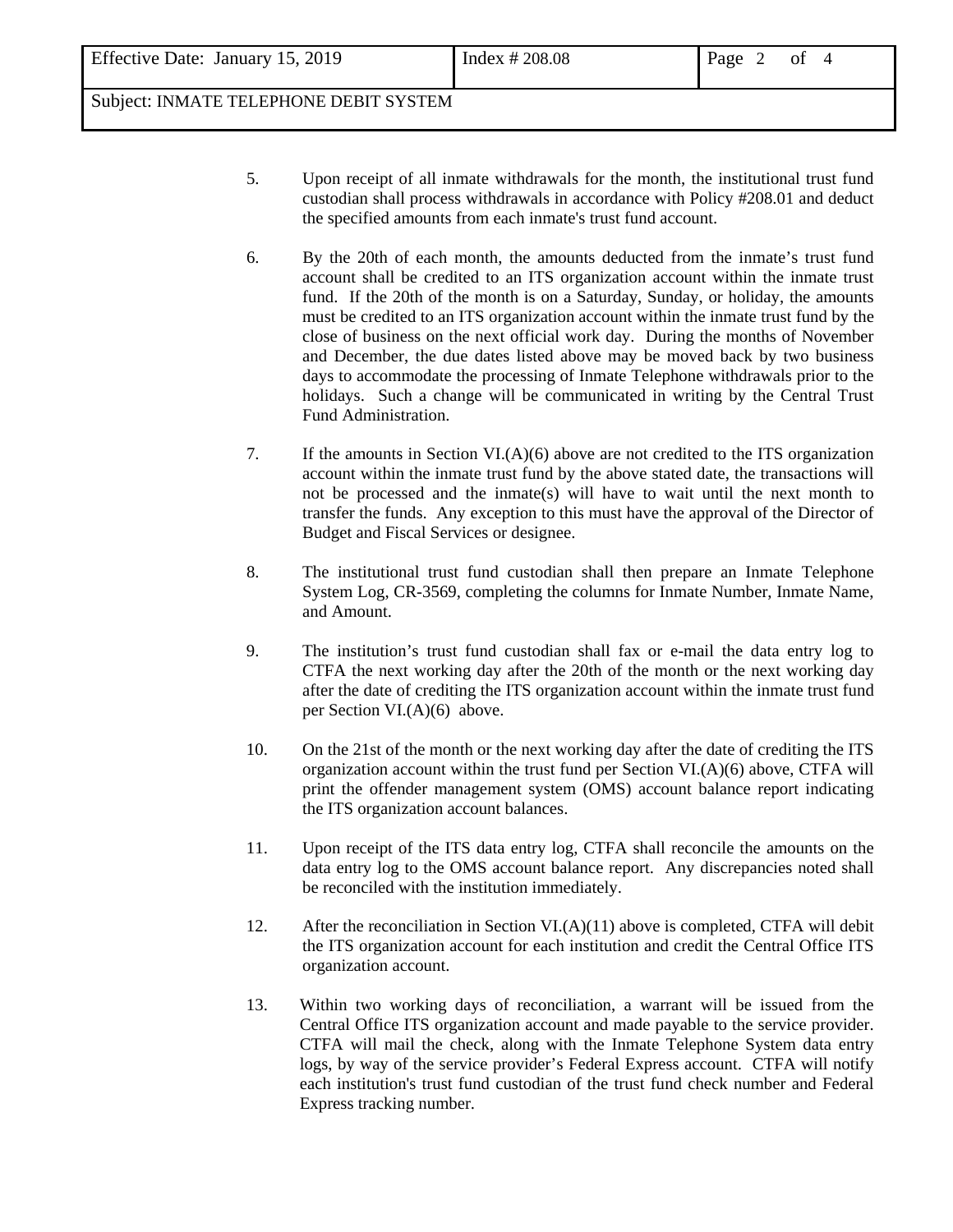Subject: INMATE TELEPHONE DEBIT SYSTEM

B. Family and friends may purchase telephone credits by sending their funds directly to the ITS service provider at the following address.

> Global Tel\*Link Corporation Dept 1705 Denver, CO 80291-1705

- C. An inmate shall not have funds deducted from the ITS trust fund and deposited into his/her institutional trust fund, except when he/she is transferred to an institution that does not utilize Global Tel\*Link's inmate telephone system.
- D. It will be the responsibility of the ITS service provider to refund any funds remaining in the ITS trust fund directly to the inmate upon his/her release from TDOC custody.
- E. Any concerns with the system must be made in writing first to the ITS service provider. If the issue is not resolved by the service provider, the TDOC ITS coordinator may be contacted (in writing) with copies of all applicable documentation concerning the issue(s) attached.
- VII. ACA STANDARDS: 4-4027, 4-4031, 4-4044, 4-4045, and 4-ACRS-4C-21.
- VIII. EXPIRATION DATE: January 15, 2022.